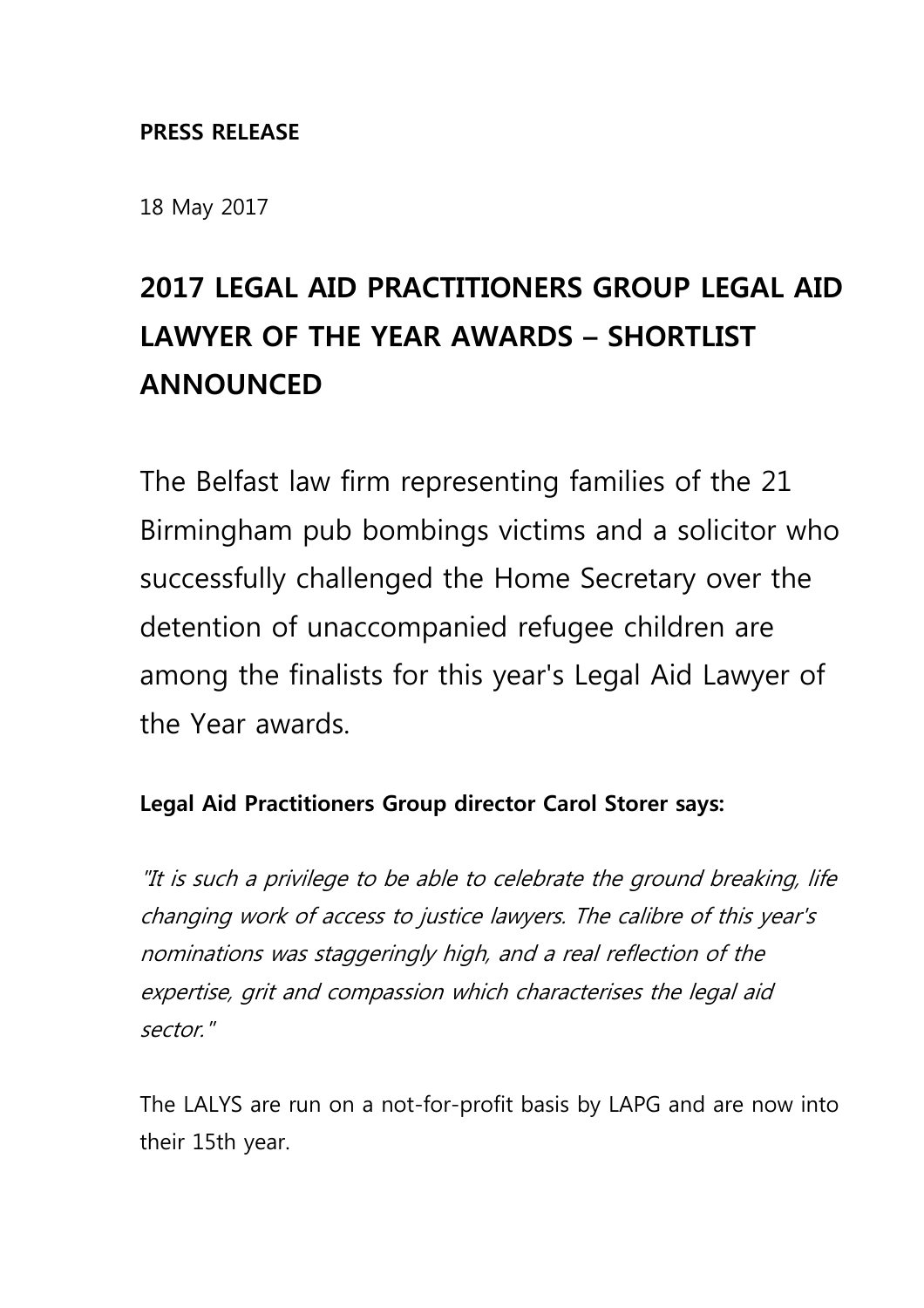KRW Law was nominated as Legal aid firm/Not-for-profit organisation of the year by the Justice4the21 campaign.

# **Julie Hambleton whose sister was among the bombing victims, said:**

'This incredible law firm has provided the families still grieving the loss of their loved ones with the most professional and powerful legal representation. The whole team has been available to us 24 hours a day, every day. They investigate any new information as it becomes available, with a level of immediacy that would put many police forces to shame.'

Nottingham-based social welfare solicitor Stuart Luke was nominated by the British Refugee Council. His case of AA (Sudan) v Home Secretary led to a dramatic reduction in the number of age-disputed unaccompanied refugee children in detention. Another of his cases involved a dispute with a local authority over whether it should pay for a young care-leaver to be able to put flowers on her baby's grave. Her baby had died after she fell down stairs in dangerous and poorly lit accommodation provided by the council.

Other finalists include Criminal Law Solicitors Association chair Zoe Gascoyne, a partner at Quinn-Melville in Liverpool (Criminal defence award); and Gareth Mitchell of Deighton Pierce Glynn (Social and Welfare award), whose successful high court challenge led to tens of thousands of council tenants in the London Borough of Southwark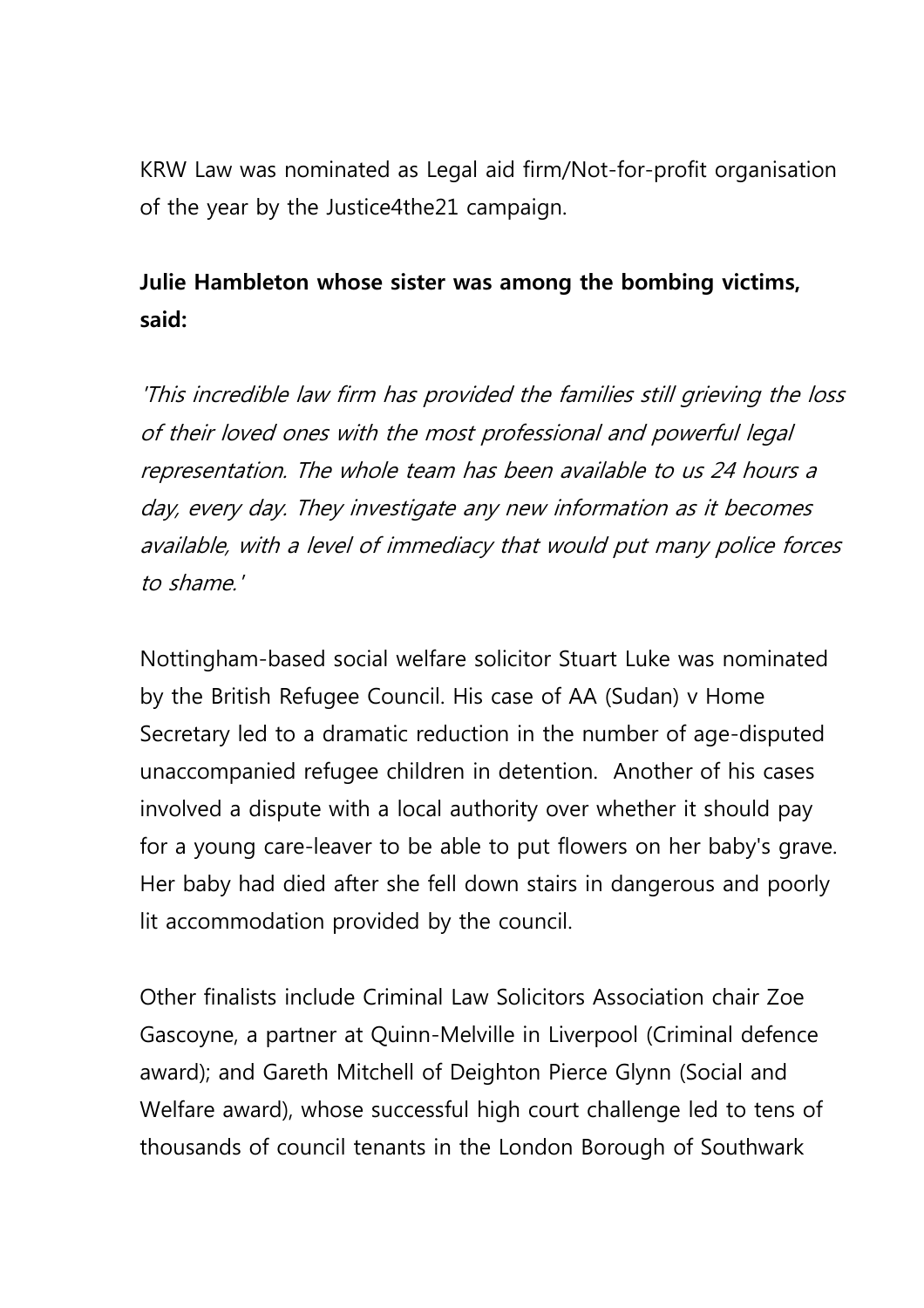receiving refunds on their water rates, after the court agreed they had been overcharged for more than a decade.

The winners will be announced by Baroness Doreen Lawrence at a ceremony in central London on 5 July 2017.

See full list of finalists, below.

The LALYs are organised by the Legal Aid Practitioners Group to celebrate the work of access to justice lawyers.

For more information, contact Carol Storer, LAPG Director: 020 7833 7431; 07432 104088; [carol.storer@lapg.co.uk](mailto:carol.storer@lapg.co.uk) Fiona Bawdon, LALY Co-ordinator: 07740 644474; [Fiona.bawdon@blueyonder.co.uk](mailto:Fiona.bawdon@blueyonder.co.uk)

LAPG LALY AWARDS 2017 FINALISTS IN FULL

## **1. Children's Rights**

i. Jennifer Twite, Just for Kids Law

ii. Solange Valdez-Symonds, Project for the Registration of Children as British Citizens/ Migrant Resource Centre

iii. Melanie Stooks, G T Stewart

## **2. Criminal Defence**

i. Zoe Gascoyne, Quinn-Melville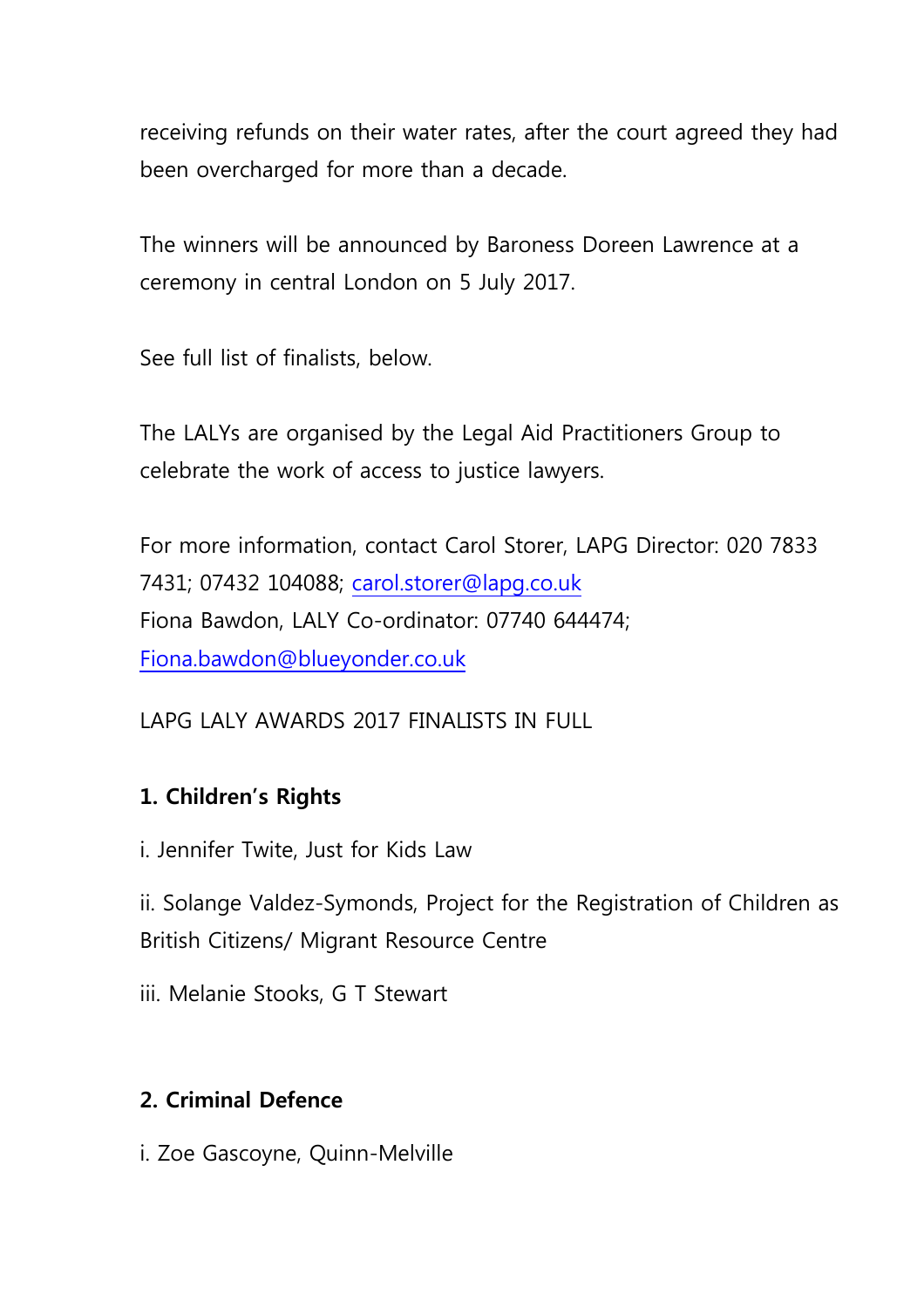- ii. Graeme Hydari, Hodge Jones & Allen
- iii. Jude Lanchin, Bindmans

#### **3. Family Private including Mediation**

i. Mark Gilmartin, Wilson Solicitors ii. Mary Shaw, David Gray Solicitors iii. Amardeep Pattni, Sternberg Reed

#### **4. Family Public**

- i. Sheila Donn, Philcox Gray Solicitors
- ii. Deborah Piccos, TV Edwards Solicitors
- iii. Heather Thomas, Creighton & Partners

#### **5. Immigration and Asylum**

- i. Kaweh Beheshtizadeh, Barnes Harrild and Dyer
- ii. Toufique Hossain, Duncan Lewis Solicitors
- iii. Marcela Navarrete, Wilson Solicitors

#### **6. Legal Aid Barrister**

- i. Brenda Campbell, Garden Court Chambers
- ii. Jesse Nicholls, Doughty Street Chambers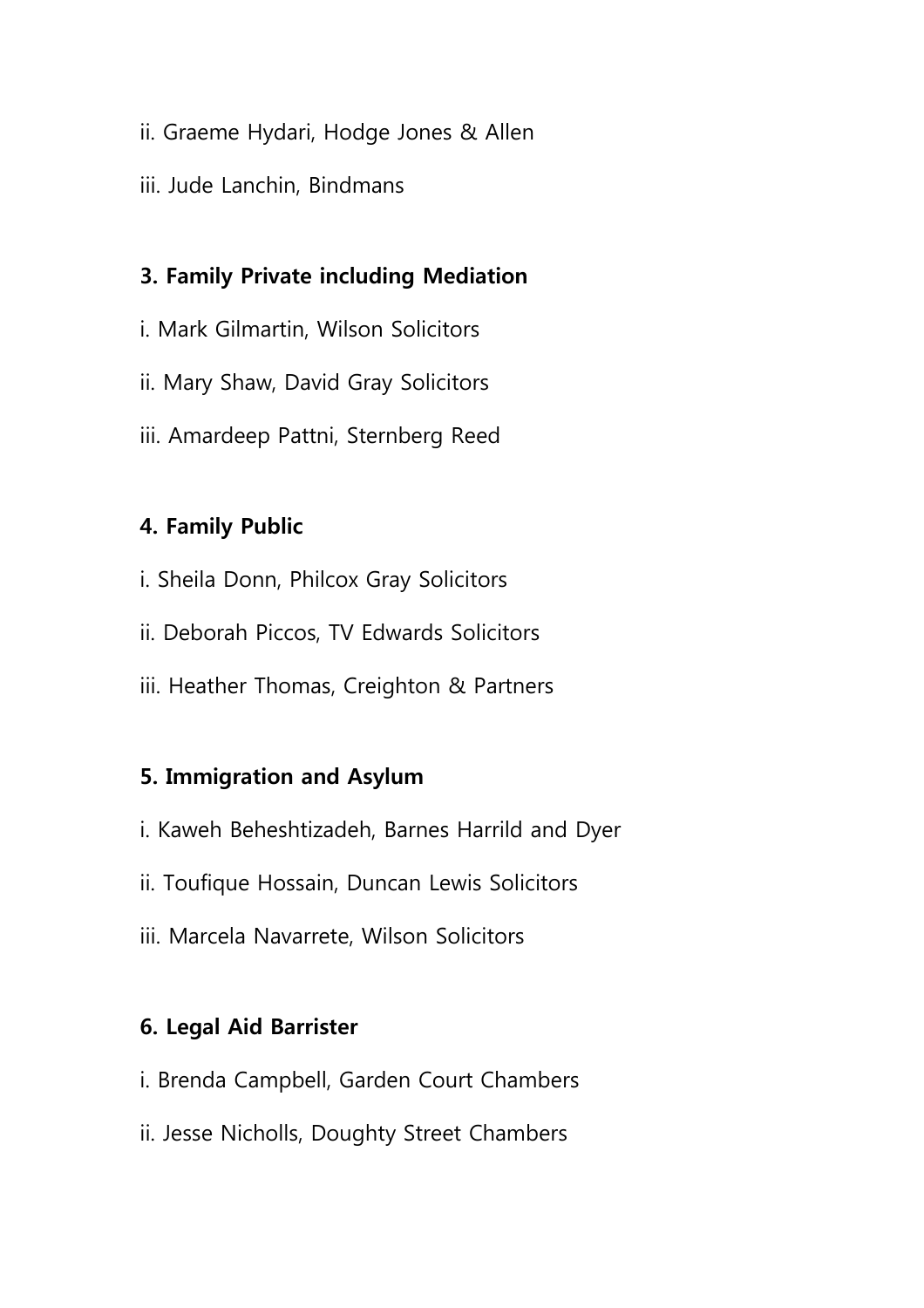iii. Philip Rule, No5 Chambers

## **7. Legal Aid Firm/Not for Profit Agency**

- i. Community Law Partnership
- ii. Harrow Law Centre
- iii. KRW Law

## **8. Legal Aid Newcomer**

i. Jennifer Blair, No 5 Chambers ii. Paul Clark, Garden Court Chambers iii. Ravi Naik, Irvine Thanvi Natas Solicitors iiii. Tom Royston, Garden Court North

## **9. Public Law**

- i. Dr Keith Lomax, Minton Morrill Solicitors
- ii. Katy Robinson, Wilsons Solicitors LLP
- iii. Christopher Stanley, KRW Law

## **10. Social and Welfare**

- i. Laura Hobey-Hamsher, Bindmans LLP
- ii. Manjit Mandair, Osbornes Solicitors